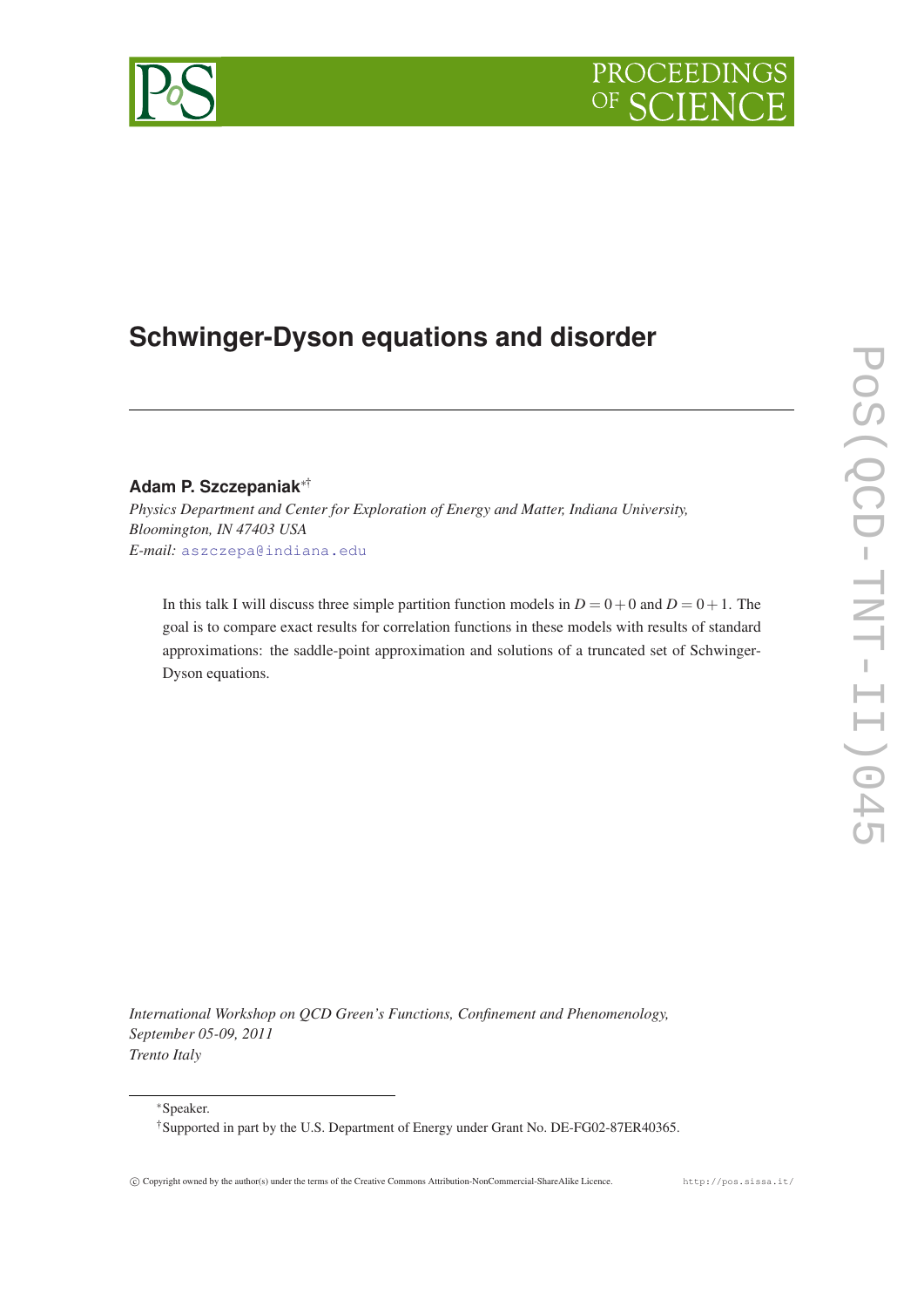#### <span id="page-1-0"></span>1. Introduction

There is ample evidence from lattice simulations that confinement in the QCD vacuum has origin in disorder of (chromo)magnetic domains [\[1](#page-6-0), [2](#page-6-0), [3](#page-6-0), [4](#page-6-0)]. Condensate of magnetic charges screens electric flux lines and produces a finite gluon-gluon correlation length, *i.e.* magnetic mass. The gluon propagator has been extensively studied using approximate solutions to a set of truncated Schwinger-Dyson equations (SDE) [[5,](#page-6-0) [6](#page-6-0), [7\]](#page-6-0). It is therefore worth examining to what extent topological features are manifested in the Green's functions. Examples of such studies in the context of the gluon propagator, can be found in [\[8,](#page-6-0) [9](#page-6-0), [10,](#page-7-0) [11](#page-7-0)].

In this talk we summarize results of studies of simple models of non-trivial vacuum, where SDE solutions can be compared to exact results. The goal is to investigate whether a set of truncated SDE can adequately capture the underlying, nontrivial properties of the vacuum. In more realistic models with nontrivial topology *i.e.* the Schwinger model [[12,](#page-7-0) [13](#page-7-0)] or the abelian Higgs model [\[14](#page-7-0), [15](#page-7-0), [16](#page-7-0), [17](#page-7-0)] Green's functions have been studied using semiclassical approximations by introducing dual variables that account for the topological defects. Here instead we will use models in which we can compare Schwinger-Dyson, semiclassical and exact results.

#### 2.  $D = 0 + 0$ , one global minimum

We begin with the case where it is expected that correlation functions will be well approximated by a truncated SDE's. That is the case when the action has one global minimum and it can be approximated by functional integral is dominated by a single and the functional integral can be then approximated by a Dyson series. In particular we consider a  $D = 0 + 0$  dimension generating functional which is a function of a single source variable, *j* and given by a

$$
Z(j) = e^{W(j)} = \int dx e^{-S(x) + jx}.
$$
 (2.1)

For the action  $S(x)$  we take

$$
S(x) = \varepsilon \frac{x^2}{2!} + \lambda \frac{x^4}{4!}
$$
 (2.2)

For  $\varepsilon = +1$  the action has one global minimum at  $x = 0$ , which in higher dimensions corresponds to a unique vacuum. For this reason, in the following we refer to saddle points as vacuum contributions, which can be unique, for  $\varepsilon = +1$  or multiple as in the case of  $\varepsilon = -1$ . For  $\varepsilon = -1$  there are two degenerate minima at  $x = \pm \sqrt{6/\lambda}$  with the  $x = 0$  point corresponding to a local maximum and we discuss this case in the following section. We have assumed that the integral over  $x$  is not restricted *i.e.* x runs over the interval  $(-\infty, +\infty)$ . The semiclassical approximation will be valid in the limit of small coupling  $\lambda \to 0$ , as can be easily seen once *x* is rescaled via,  $x \to \bar{x} = \lambda^{1/2}x$ ,

$$
S(x) = \frac{1}{\lambda} \left( \varepsilon \frac{\bar{x}^2}{2} + \frac{\bar{x}^4}{4!} \right),\tag{2.3}
$$

and in the small- $\lambda$  limit the integral should be well approximated by the contributions from the saddle points. For  $\varepsilon = +1$  the saddle point approximation is equivalent to the leading order standard, perturbative expansion in powers of  $\lambda$ . In particular, the two point correlation, which we define by

$$
\langle x^2 \rangle = \frac{d^2 \log Z(j)_{j=0}}{d j^2} \tag{2.4}
$$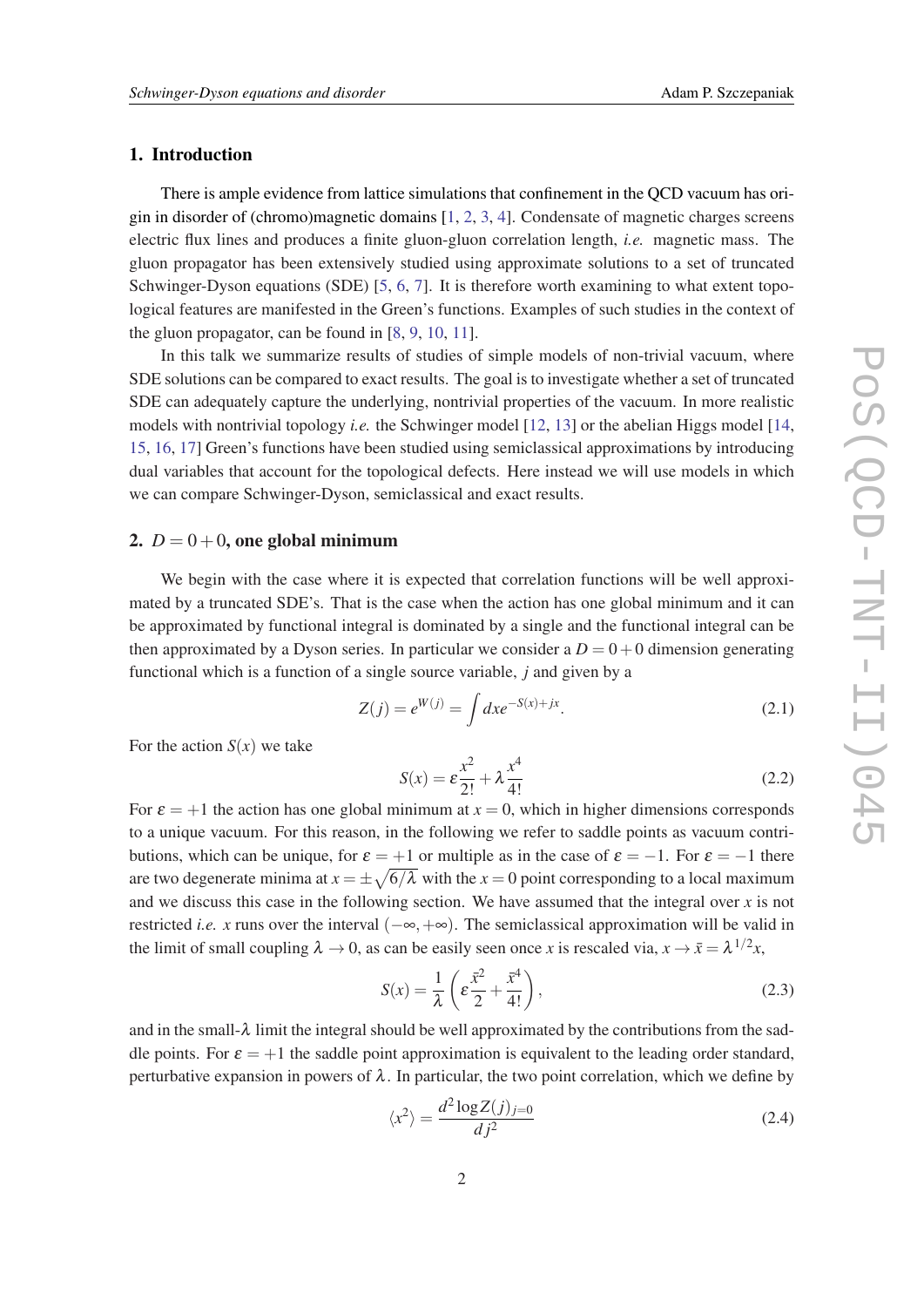<span id="page-2-0"></span>can be easily computed by expanding Eq. [\(2.1\)](#page-1-0) in powers of  $\lambda$  with the result

$$
\langle x^2 \rangle = 1 - \frac{1}{2}\lambda + \frac{2}{3}\lambda^2 - \frac{11}{8}\lambda^3 + \frac{34}{9}\lambda^4 - \frac{619}{48}\lambda^5 + O(\lambda^6). \tag{2.5}
$$

For larger values of the coupling any reasonable approximation must, at least partially, re-sum the perturbative series to all orders. Since at any order of truncation in the number of effective interactions, Schwinger-Dyson equations do sum up an infinite number of insertions of  $\lambda$  one expects that a solution of a truncated set of SDE's will be a better approximation compared to the truncated perturbative expansion of Eq. (2.5). The SD equations follow from the identity

$$
S' \left[ -\frac{1}{\Gamma^{(2)}(y)} \frac{d}{dy} + y \right] = -\Gamma^{(1)}(y)
$$
 (2.6)

where  $\Gamma(y)$  is the effective action defined by

$$
\Gamma(y) = W(j) - jy, \text{ with } y = \frac{dW(j)}{dj}.
$$
\n(2.7)

With  $W(j)$  given by Eq. ([2.2](#page-1-0)), Eq. (2.6) leads to the master equation,

$$
\varepsilon y - \frac{\lambda}{6} \left( \frac{\Gamma^{(3)}(y)}{[\Gamma^{(2)}(y)]^3} + \frac{3y}{\Gamma^{(2)}(y)} - y^3 \right) = -\Gamma^{(1)}(y)
$$
\n(2.8)

from which expectation values of any function of *x*, can be generated by taking appropriate number of derivatives. In particular the SDE for the two-point correlation,

$$
\langle x^2 \rangle = \frac{d^2 W(j)_{j=0}}{d j^2} = -\frac{1}{\Gamma_0^{(2)}}\tag{2.9}
$$

is obtained by taking the first derivative of Eq. (2.8) and setting the source term to zero. This gives

$$
\varepsilon + \frac{\lambda}{6} \left( \langle x^2 \rangle^3 \Gamma_0^{(4)} + 3 \langle x^2 \rangle \right) = \frac{1}{\langle x^2 \rangle}.
$$
 (2.10)

where  $\Gamma_0^{(4)}$  $\int_0^{(4)}$  is the "dressed vertex", and together with higher order vertices,  $\Gamma_0^{(n)} = d^n \Gamma(y)_{y=0}/dy^n$ are obtained by taking more derivatives of the master equation, *e.g.*

$$
-\frac{\Gamma_0^{(4)}}{\lambda} - 1 = +\frac{3}{2} \langle x^2 \rangle^4 (\Gamma_0^{(4)})^2 + \frac{1}{6} \langle x^2 \rangle^3 \Gamma_0^{(6)} + \frac{3}{2} \langle x^2 \rangle^2 \Gamma_0^{(4)}.
$$
 (2.11)

Most truncation schemes in applications of SDE's are based on neglecting all but a lowest few vertices. The lowest order (LO) approximation is obtained by setting  $\Gamma_0^{(4)} = -\lambda$  *i.e.* to the bare vertex, and neglecting all higher order vertices. To this order

$$
\langle x^2 \rangle = \frac{1}{\varepsilon + \frac{\lambda}{2} \langle x^2 \rangle - \frac{\lambda^2}{6} \langle x^2 \rangle^3}.
$$
\n(2.12)

In the next to leading order (NLO) one would keep loop dressing of the bare vertex, appearing on the *rhs* of Eq. (2.11) as terms containing  $\Gamma_0^{(4)}$  $\binom{1}{0}$ , while continuing to neglect vertices generated by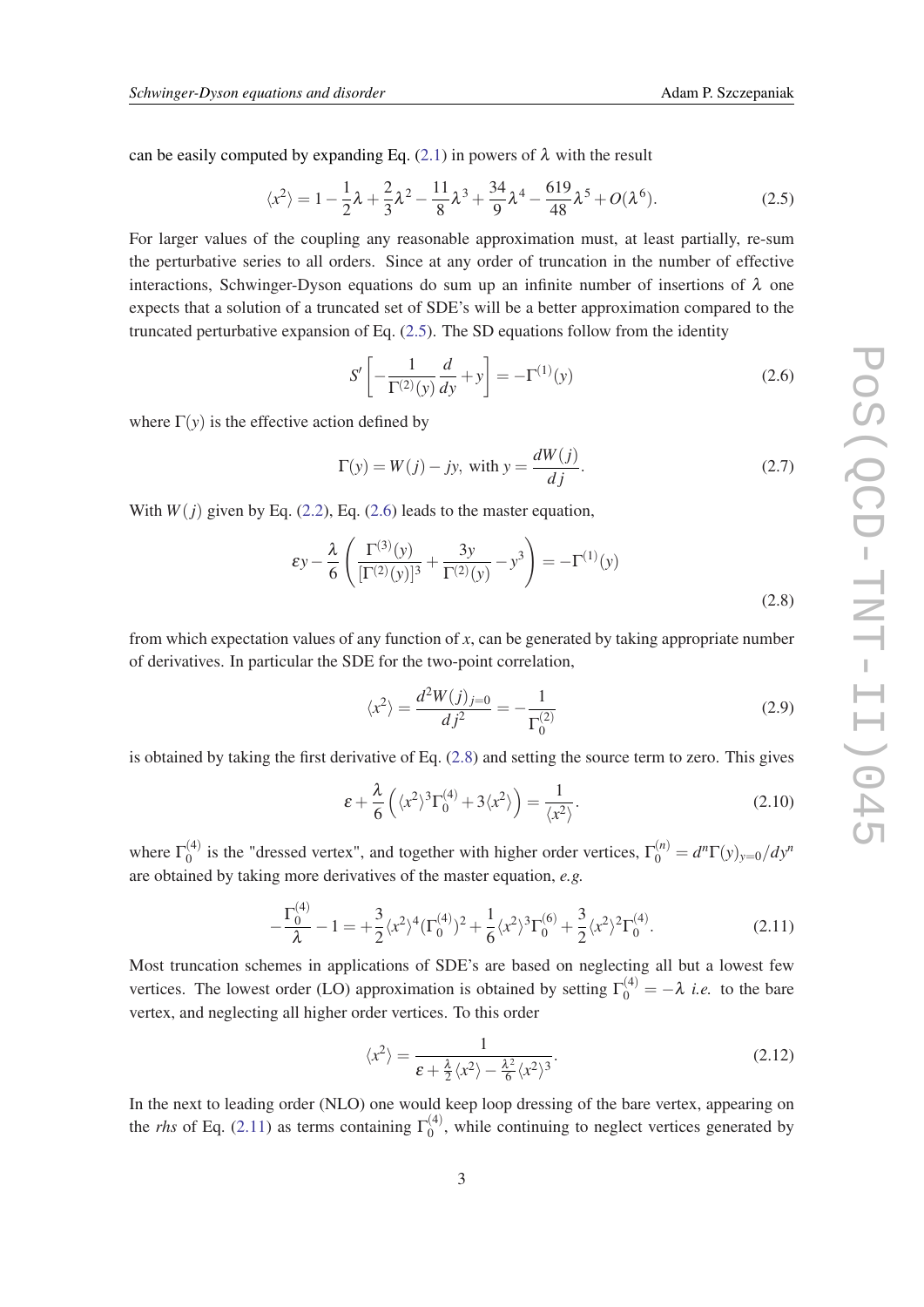

Figure 1: Comparison of perturbative (dashed lines), Schwinger-Dyson (dashed-dotted line) and exact, numerical evaluation of the two-point correlation (solid line) for the action with a unique classical vacuum  $(\varepsilon = 1)$ . On this scale the NLO SDE solution is indistinguishable from the exact result.

higher order loops,  $\Gamma_0^{(n)} = 0, n \ge 6$ . At NLO one needs to solve a set of the two coupled non-linear, algebraic equations, Eq. ([2.10\)](#page-2-0) and Eq. ([2.11\)](#page-2-0) with  $\Gamma_0^{(6)} = 0$ .

It can be easily verified that the LO solution has the following expansion in powers of the coupling constant λ

$$
\langle x^2 \rangle = 1 - \frac{1}{2}\lambda + \frac{2}{3}\lambda^2 - \frac{9}{8}\lambda^3 + O(\lambda^4)
$$
 (2.13)

*i.e.* it agrees with the exact result only up to the second order, while for the NLO solution one finds,

$$
\langle x^2 \rangle = 1 - \frac{1}{2}\lambda + \frac{2}{3}\lambda^2 - \frac{11}{8}\lambda^3 + \frac{34}{9}\lambda^4 - \frac{599}{48}\lambda^5 + O(\lambda^6)
$$
 (2.14)

which agrees with Eq.  $(2.5)$  $(2.5)$  up to the fourth order. In Fig. 1 we also compare the saddle-point approximation of Eq. ([2.5](#page-2-0)) with the LO and NLO solutions. Clearly the SDE equations result in the two-point correlation that is significantly more accurate then the saddle point approximation (aka perturbation theory) for large values of  $\lambda$ . It is worth noting that this not because the solution of the SDE's and the perturbative series match to some high order in  $\lambda$ ; clearly the perturbative expansion is quite inaccurate except for very small  $\lambda$ . The agreement between solutions of SDE's and the exact result originates from the effective all order re-summation of the perturbative series generated by the nonlinear SDE's. Indeed comparing the coefficients of the first few terms in perturbative expansion beyond the order where SED's match the exact expansion, *e.g.* 619/48 vs 599/48 one finds the difference to be only a few percent.

#### 3.  $D = 0 + 0$ , multiple minima

For  $\varepsilon = -1$ , SD equations truncated at any finite order cannot reproduce the exact result.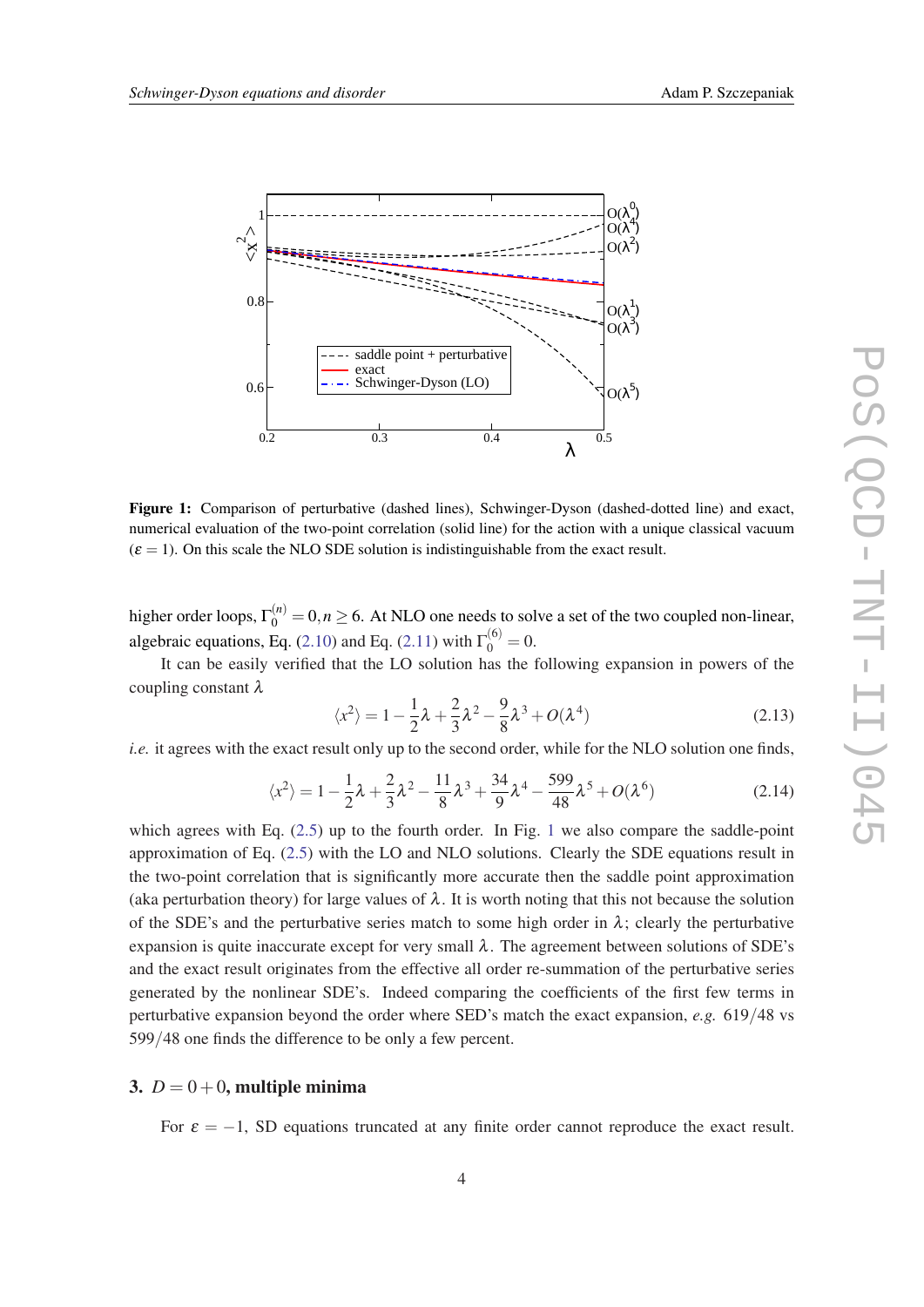

**Figure 2:** Saddle-point approximation computed to a varying order in  $\lambda$  (dashed lines) compared with the exact result for  $\varepsilon = 1$  obtained by numerical integration (solid line). The  $O(\lambda^4)$  perturbative results is indistinguishable form the exact result. For easier comparison we subtracted the leading,  $6/\lambda$  term from  $\langle x^2 \rangle$ . On this scale the solution of SD equation tends to  $-6/\lambda \rightarrow -\infty$  as  $\lambda \rightarrow 0$ .

This is because vertices in the SDE's generated from the master equation originate from expansion around  $x = 0$ , which is a local maximum and a metastable sate in higher dimensions. For  $\varepsilon = -1$ ,  $\langle x^2 \rangle$  is still positive and as a function of  $\lambda$  it is non-analytical at  $\lambda = 0$ , where it has a pole, while the LO solution Eq. [\(2.12](#page-2-0)) is analytical and for  $\lambda = 0$  gives  $\langle x^2 \rangle_{LO} = -1!$  The action has two minima and in the saddle point approximation the integral in Eq. [\(2.1\)](#page-1-0) is approximated by a sum of gaussian fluctuations around each of them with the difference between the full action and gaussian approximation treated as perturbation. This leads to

$$
\langle x^2 \rangle = \frac{6}{\lambda} - 1 - \frac{1}{2}\lambda - \frac{2}{3}\lambda^2 - \frac{11}{8}\lambda^3 - \frac{34}{9}\lambda^4 - \frac{619}{48}\lambda^5 + O(\lambda^6)
$$
 (3.1)

and is compared to the exact, numerical result in Fig. 2 The analysis of the case of multiple local minima can be found in Ref. [[18](#page-7-0)].

#### 4. Particle on a circle

In QCD the domain of gauge fixed gluon field, *i.e.* the fundamental modular region may be non-flat with a non-trivial measure specified by the Fadeev-Popov determinant [[19](#page-7-0)]. In the following example we investigate what happens in a model in which the dynamical variable has a non-trivial boundary under an approximation when this boundary is ignored. For this purpose we consider quantum mechanics of a free particle on a circle [[20\]](#page-7-0) *i.e.*  $D = 0 + 1$  dimensional field theory. The variable  $x(t)$  now describes location of the particle on a unit circle  $0 \le x(t) \le 2\pi$ and the the Hamiltonian for a particle of unit mass  $H = p^2/2 = -\partial_x^2/2$ . Since the manifold is compact, the wave function must satisfy the boundary condition  $\psi(x) = \exp(i\theta)\psi(x+2\pi)$  and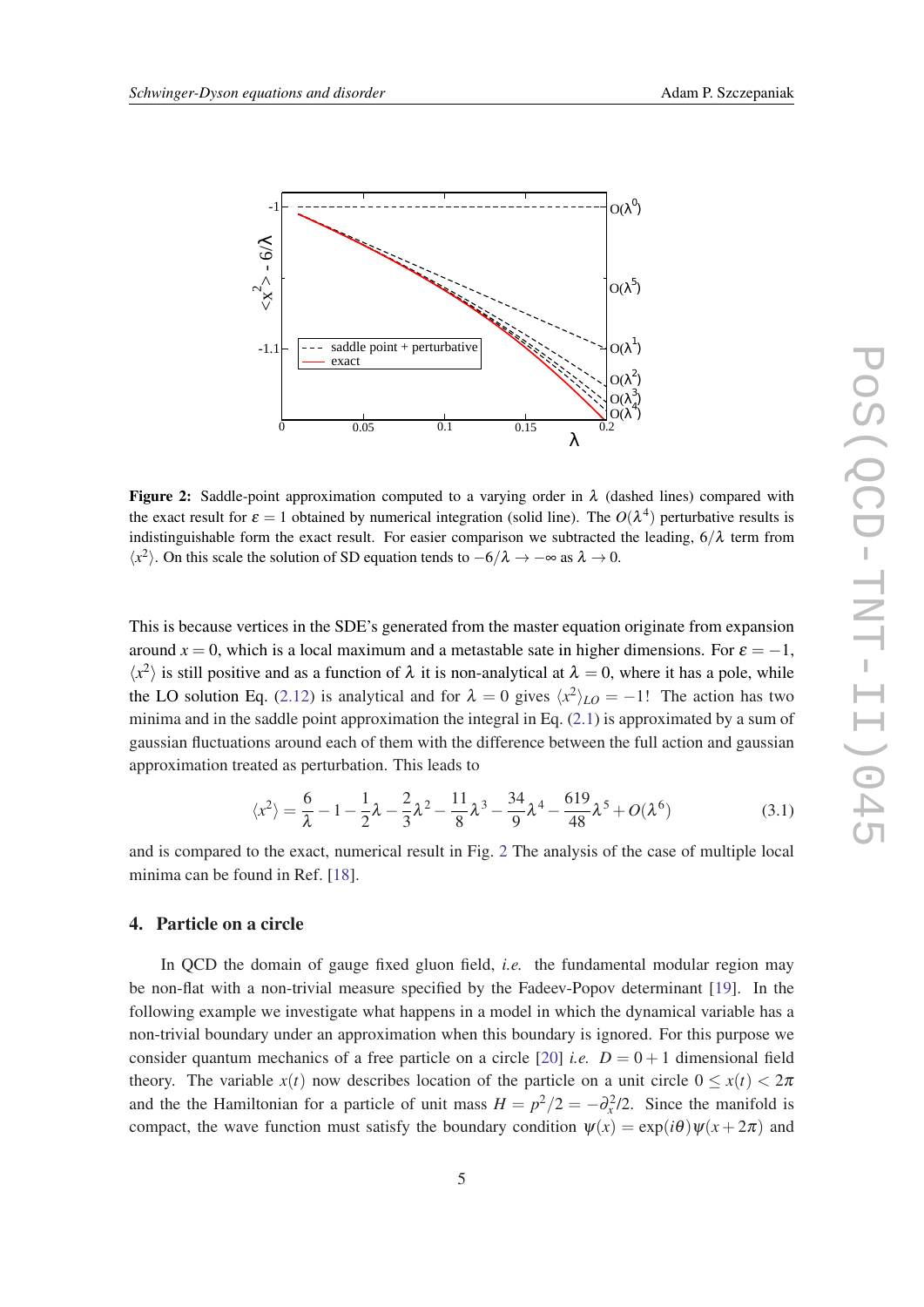in the following we take  $\theta = 0$ . The normalized eigenvectors of the Hamiltonian are spanned by  $\psi_m(x) = \exp(imx)/\sqrt{2\pi}$  with integer *m* and the corresponding energies are  $E_m = m^2/2$ . The vacuum expectation value at the euclidean time  $(t = -i\beta)$ , *i.e.* temperature-dependent correlation function is then given by

$$
\langle x(\beta)x(0)\rangle = \langle 0|x e^{-\beta H}x|0\rangle = \pi^2 + \sum_{m\neq 0} \frac{e^{-\beta \frac{m^2}{2}}}{m^2}.
$$
 (4.1)

At low temperatures,  $T = 1/\beta \rightarrow 0$  the correlation function is dominated by the lowest energy quantum sate and  $\langle x(\infty)x(0)\rangle \to \pi^2$ . In this case the restriction that *x* be on a circle is important. At high temperatures, however, the system becomes semiclassical, and the particulars of the topology of the quantum system should become irrelevant. Also in this limit expectation values should be well approximated by contributions from small amplitude fluctuations around solutions of the classical equation of motion. In this case truncated SD equations should also be a good approximation. In our simple example we assume no interaction thus the SD equation and the semiclassical, saddle point approximation give the same results and both of them pertain to a formulation of the problem in terms of the variable dual to quantum number *m* [[21\]](#page-7-0). This variable is just is the classical coordinate *x* and the duality transformation  $m \leftrightarrow x$  is given by

$$
e^{-\beta \frac{m^2}{2}} = \int_{-\infty}^{\infty} \frac{dx}{\sqrt{2\pi\beta}} e^{-\frac{x^2}{2\beta} - imx}
$$
(4.2)

leading to

$$
\langle x(\beta)x(0)\rangle = \int_0^{2\pi} \frac{dx'}{2\pi} \frac{dx}{2\pi} x' \langle x', \beta | x, 0 \rangle x \tag{4.3}
$$

where

$$
\langle x', \beta | x, 0 \rangle = \sqrt{\frac{2\pi}{\beta}} \sum_{q \in N} \exp\left(-\frac{(x'-x+2\pi q)^2}{2\beta}\right).
$$
 (4.4)

At finite temperature, *q* counts the number of times the particle wraps around the circle. The duality between *m* and *x* is clear; at high temperature,  $\beta \rightarrow 0$  and *x* is well defined, (while *m* is not) since

$$
\langle x', \beta | x, 0 \rangle \to 2\pi \delta(x' - x) \tag{4.5}
$$

with only the term with  $q = 0$  contributing. It then immediately follows that,  $\langle x(0)x(0) \rangle = 4\pi^2/3$ . In the high temperature limit, the quantum variable *m* is not well defined, *i.e.* in the sum in Eq. (4.1) an infinite number of terms contribute to give  $4\pi^2/3$ . At low temperatures, on the other hand, the system is quantum. As  $\beta \to \infty$ , *m* becomes well defined,  $m \to 0$  (while *x* is not) and  $\langle x(\infty)x(0) \rangle \to$  $\pi^2$ . To obtain the low temperature limit of the correlation function using the classical representation of Eq.  $(4.4)$  it is necessary to integrate over the entire range of *x* and *x'*. Furthermore it is necessary to allow *x* (or *x'*) to wrap around the circle an arbitrary number of times *i.e.* sum over all  $q \in N$ . The approximation in which the topology of the boundary is ignored corresponds to retaining only the  $q = 0$  term in the sum in Eq. (4.4), which, as follows from the discussion above, should work fine in the high temperature limit but fail at low temperatures. This is shown in Fig. [3](#page-6-0).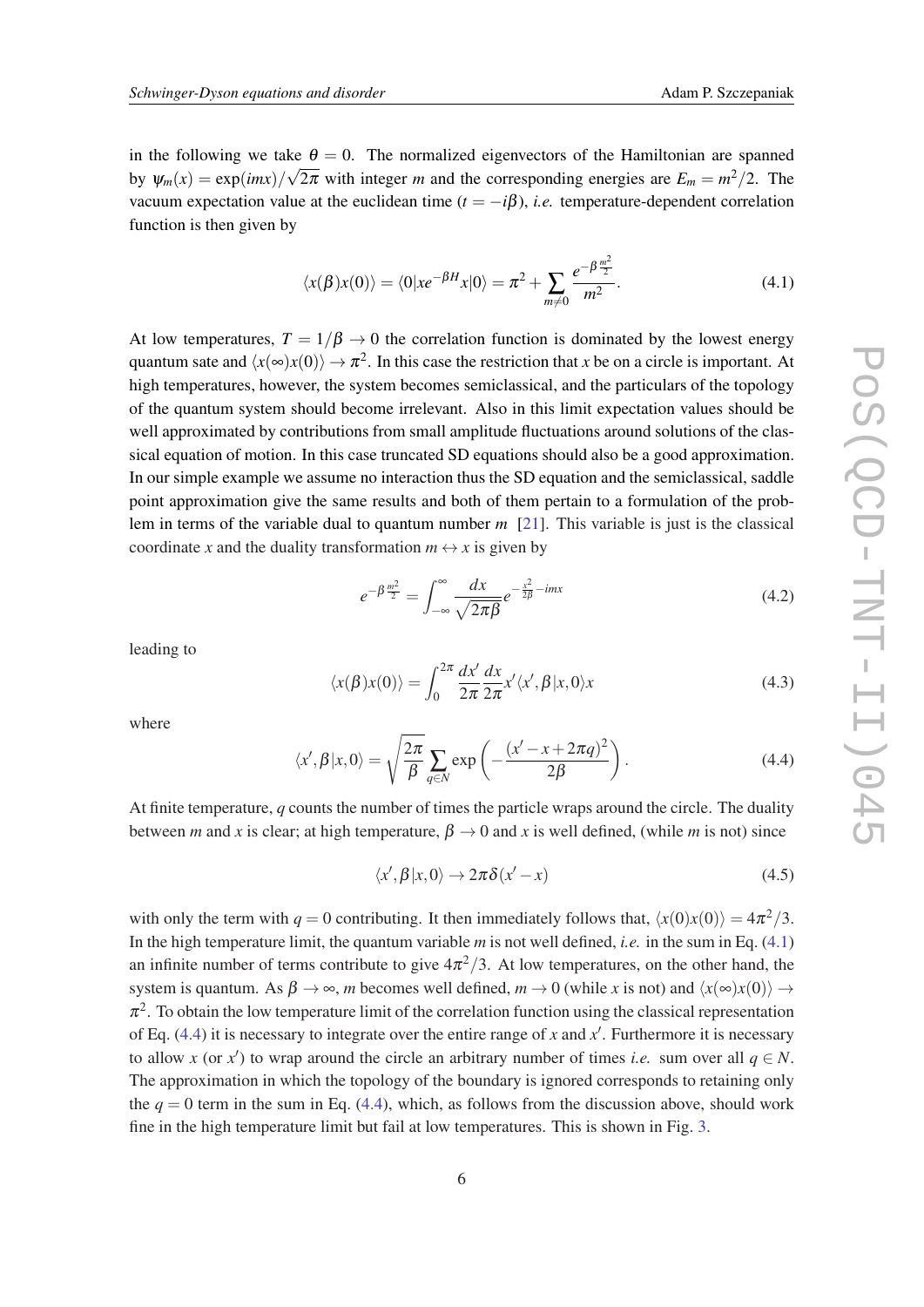<span id="page-6-0"></span>

Figure 3: Comparison between exact (dashed line) and approximate evaluation of the correlation function as a function of temperature.

#### 5. Summary

Since confinement is expected to be related to topologically non-trivial field configuration like magnetic monopoles or vortices it is important to access the reliability of truncation of QCD SDE's when vacuum fields are not necessarily dominated by small fluctuations around the perturbative vacuum. Here we discussed simple models to illustrate strengths and potential limitations of the SDE approach. In particular we have shown that if the partition function integral is dominated by a single semiclassical configuration, (one saddle point of the action), even the one-loop SD equation gives a much better approximation for a two-point correlation than perturbative series truncated at some high order. In the case of miltiple-saddle points or in general nontrivial topology of the ground state filed configuration, however, we expect the semiclassical approximation, may be more reliable then the truncation of the SDE series.

#### References

- [1] Y. Nambu, Phys. Rev. D 10, 4262 (1974).
- [2] S. Mandelstam, Phys. Lett. B **53**, 476 (1975).
- [3] A. M. Polyakov, Nucl. Phys. B 120, 429 (1977).
- [4] G. 't Hooft, Nucl. Phys. B 190, 455 (1981).
- [5] L. von Smekal, A. Hauck and R. Alkofer, Annals Phys. **267**, 1 (1998) [Erratum-ibid. **269**, 182 (1998)].
- [6] C. S. Fischer, A. Maas and J. M. Pawlowski, Annals Phys. 324, 2408 (2009).
- [7] A. C. Aguilar, D. Binosi and J. Papavassiliou, Phys. Rev. D **78**, 025010 (2008).
- [8] J. M. Cornwall, Phys. Rev. D 57, 7589 (1998).
- [9] F. V. Gubarev, M. I. Polikarpov and V. I. Zakharov, Phys. Lett. B 438, 147 (1998).